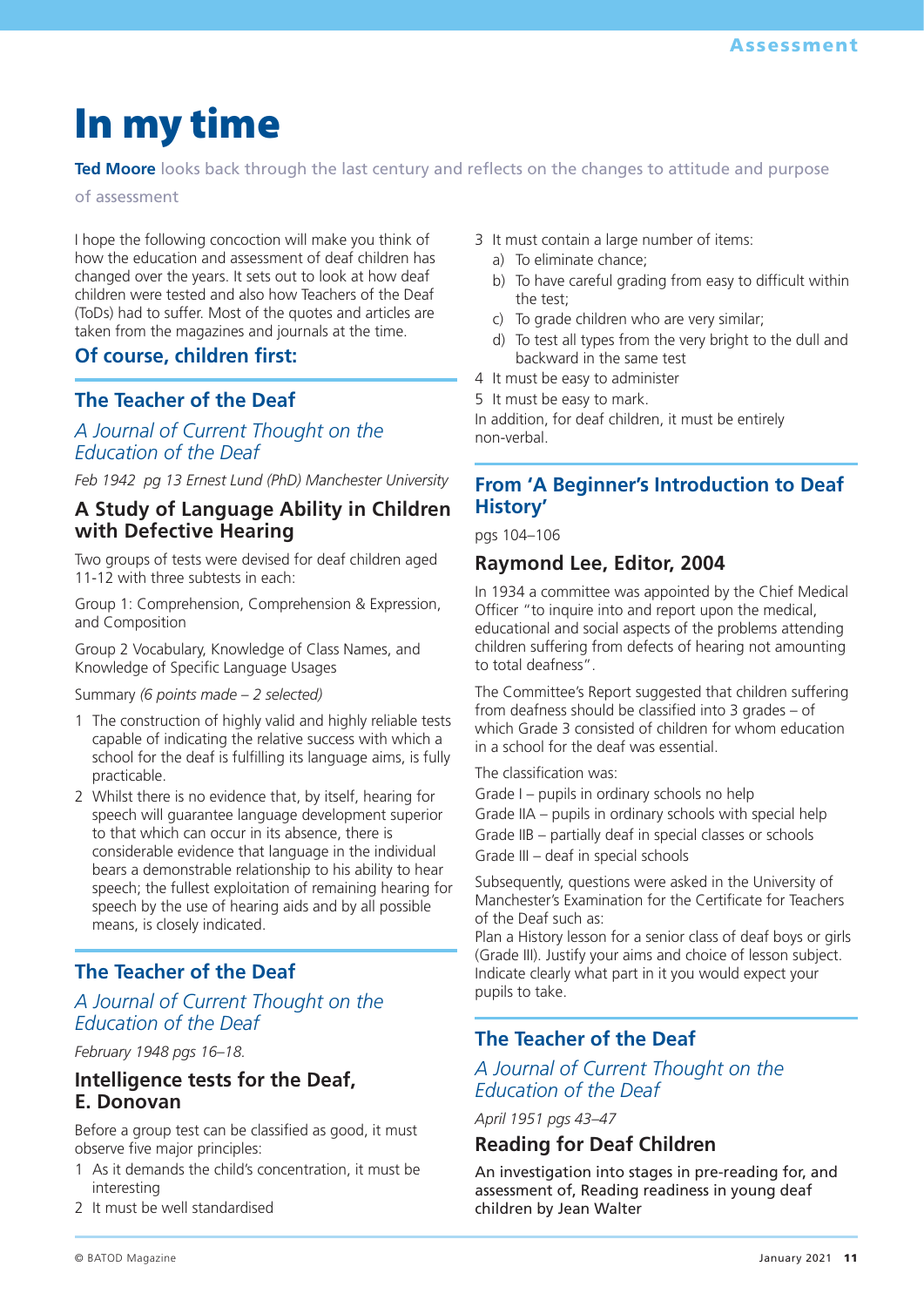The sample: The 11 children tested were between the ages 3 yrs 5 months and 6 yrs 6 months and had been pupils at a nursery-infant school for deaf children for periods ranging from 1 month to 2 yrs 5 months. The children were selected as follows:

- a. 1 child who was already reading simple stories
- b. 1 late school beginner who had not yet begun reading c. 1 poor reader
- d. 8 nursery children who had not yet begun reading.

Outline of Tests (procedures not included):

- Test A Matching objects to picture
- Test B Matching pictures of single objects
- Test BB Matching detailed coloured pictures
- Test C Detecting small differences in pictures
- Test CC Detecting differences in shapes
- Test D Detecting differences in letters
- Test E Word-matching and discriminating
- Test EE Visual memory of words
- Test F Sentence-matching and discriminating
- Test FF Visual memory of sentences
- Test G Arrangement of pictures in sequence<br>Test H Interest in and handling of a book.
- Interest in and handling of a book.

#### **Conclusions:** *(brief)*

It would seem that a thorough examination similar to this small investigation into pre-reading stages for deaf children would be valuable.

## **The Teacher of the Deaf**

### *A Journal of Current Thought on the Education of the Deaf*

#### *February 1955 pg1*

### **For Our Readers**

The recently published report by the Chief Medical Officer of the Ministry of Education deals with two subjects which have claimed attention for some time past – the detection of hearing defects in school children, and auditory training. In relation to the former it is becoming clear that sweep-frequency testing with a pure-tone instrument is displacing gramophone eudiometry as a means of ascertainment. There seems also to be evidence that more authorities are undertaking this work than had been supposed, although there is still need to press for a more widespread application so that all children, quite early in their school careers, have their hearing systematically and accurately examined, in order that those with defects may be screened out for further investigation.

The reports of some of the School Medical Officers, which are quoted in the Report, show that these tests do not bring to light a great number of new cases requiring fulltime special educational treatment (although they might bring forward more if they were given early enough), but they do ensure that light defects are detected and treated as early as possible so that further deterioration is often prevented and in some cases normal hearing is restored. The position is perhaps best summed up by Dr. M. C. Taylor of Sheffield, who sees it as a 'useful implement of preventative medicine.'

## **And now for adults:**

## **The Teacher of the Deaf**

### *A Journal of Current Thought on the Education of the Deaf*

*August 1942 University of Manchester*

### **NCTD Diploma**

Exam Question: Section B

A totally deaf child fails to produce by direct imitation the following sounds NG, S, L

Describe the way in which you would help the child to say those sounds correctly.

## **The Teacher of the Deaf**

## *A Journal of Current Thought on the Education of the Deaf*

*1955 pgs 133-136*

**There were four or more questions under each heading but it does not state how many questions had to be answered!**

The Headings were

#### **HYGIENE, ANATOMY & PHYSIOLOGY THEORY OF SPEECH TEACHING PRINCIPLES OF EDUCATION** & **LANGUAGE**

#### + **HISTORY OF THE EDUCATION OF THE DEAF**

**Write an essay on: "The establishment of Schools for the Deaf, their growth, expansion and scope."**

I HAVE SELECTED TWO:

#### **Under 'HYGIENE, ANATOMY & PHYSIOLOGY'.**

Enumerate the cartilages of the larynx and explain how each is connected with the others.

#### **Under 'PRINCIPLES OF EDUCATION'**

"The appreciation of the purchasing value of money is influenced by opportunity and teaching"

Discuss this statement and indicate methods you would use to ensure that a congenitally, totally deaf child appreciates money values.

## **The Teacher of the Deaf**

### *A Journal of Current Thought on the Education of the Deaf*

*December 1956 pg 207*

### **University of Manchester Certificate for Teachers of the Deaf**

(Under the heading **Psychology of Deafness** *(3 questions were to be chosen, I've selected one)*

Q2 What are the psychological problems which may be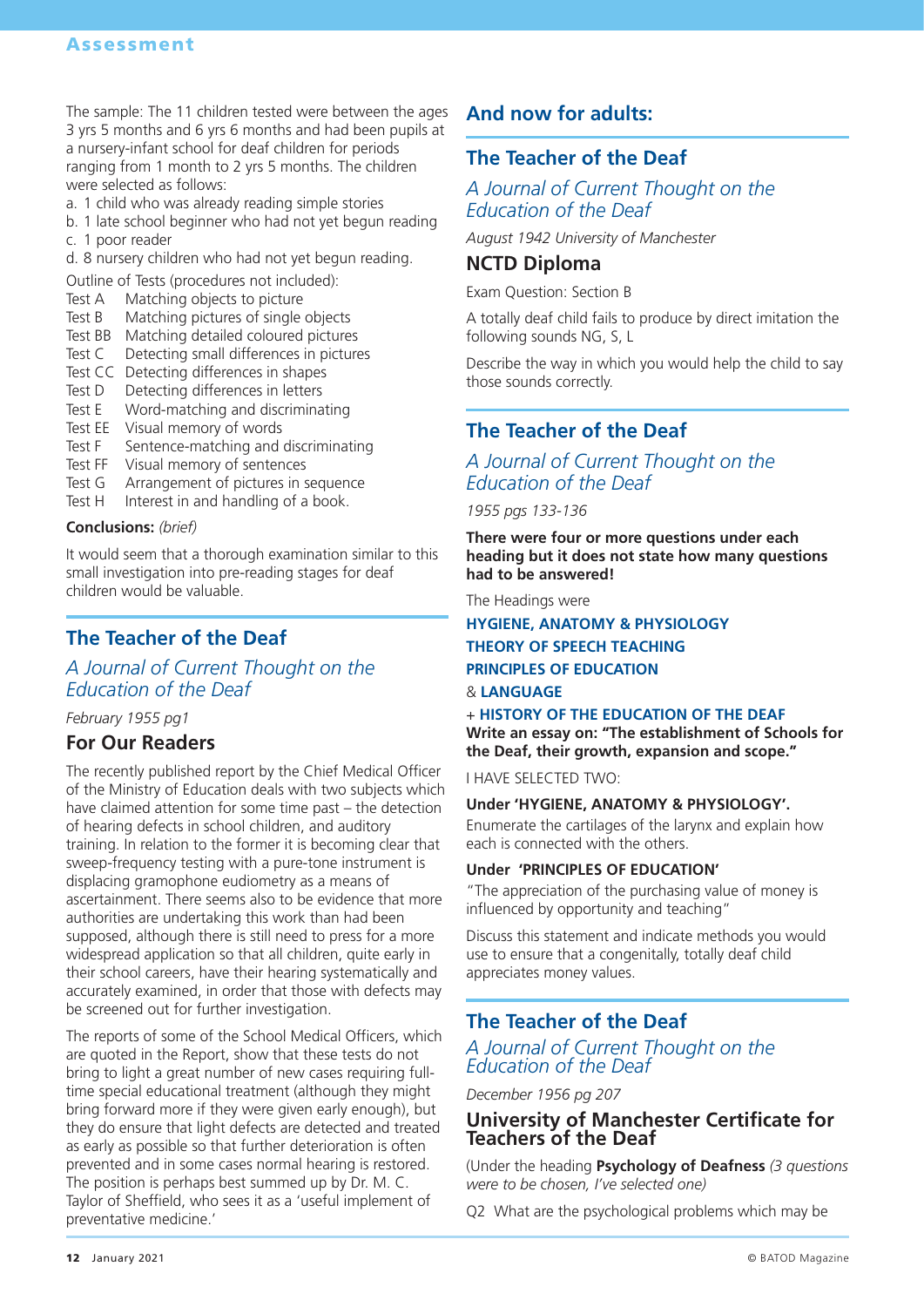encountered by a partially deaf child of eleven, who is transferred from a special school to a school for ordinary children?

## **University of Manchester Examination for the Certificate for Teachers of the Deaf**

## *Teacher of the Deaf August 1958 pg 118*

#### Under the heading **Curriculum & Method**

Section A: "A child is often held up in his ability to reason, not by his general intelligence but by his lack of experience" (Sconell) Consider this statement with relation to the teaching of (a) English subjects or (b) arithmetic to pupils in special schools or classes for deaf children.

## **The Teacher of the Deaf**

## *A Journal of Current Thought on the Education of the Deaf*

October 1950 pgs 165–166

#### **University of Manchester Certificate for Teachers of the Deaf**

Exam Question: Section Educational Hygiene

Q3 How far are school records useful to teachers when planning activities for deaf children both in and out of school?

## **University of London Institute of Education:**

## *Diploma in the Education of the Deaf and Partially Hearing*

*1973 (from author's personal archives)*

### **Paper 1 Language**

Discuss the use of conversation methods in language development.

Addendum: This last question was one that I answered when I undertook the Diploma in 1973.

#### **Fortunately, I passed.** ■



*Ted Moore is a former President of BATOD and former Head of Oxfordshire Sensory Support Service.*

## Searching for a QToD?

## Job vacancies can be advertised on the BATOD website at a cost of £280.00 (with reduction for early payment)

If you have to re-advertise the same post, the cost is reduced to £170.00

## Teaching Section – Situations Vacant

## www.batod.org.uk/jobs

**one of our most popular pages – especially on a Monday with hundreds of 'hits'!!!**

On the Jobs page, scroll down and click on '**Submit your listing**' and your advert should appear very soon afterwards **AND REMAIN VISIBLE** until after the deadline!

Your email address can be an active link so potential applicants can contact you directly

Value for money advertising**BATOD**